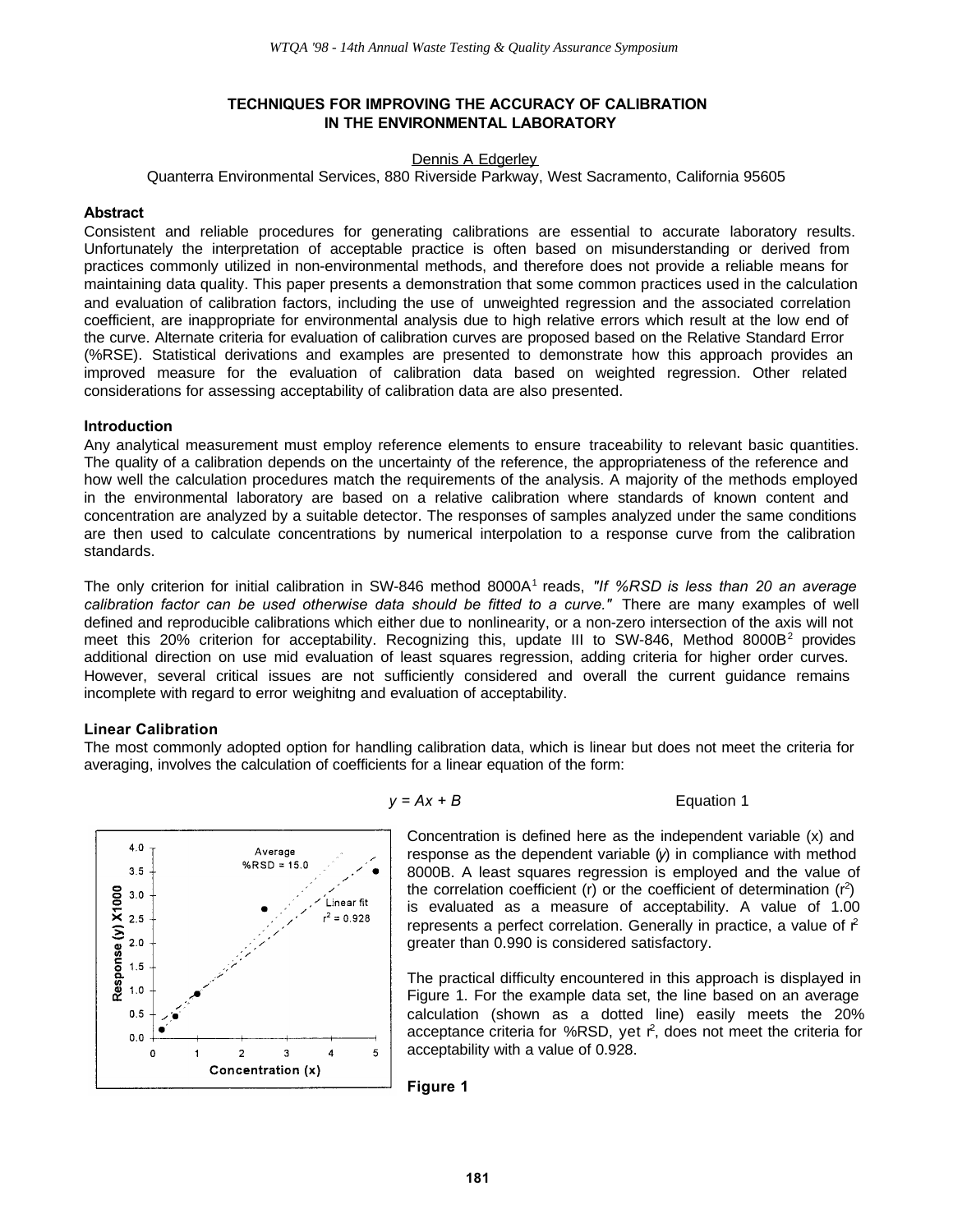To understand this inconsistancy we must examine more closely the statistical difference between an average calculation and the regression line. The average calibration factor is determined according to equation 2.

$$
\overline{C} = \frac{1}{n} \sum_{i=1}^{n} C_i
$$
 Equation 2

Where:

 $\overline{C}$  = Average Calibration factor  $C_i$  = Calibration factor for calibration level i  $(y_i/x_i)$ n = number *of* calibration levels

This and all following equations may also be adapted to internal standard methods by substituting the relative response calculated as in Equation 3 for the measured response (*yi*).

$$
y_i^{\text{Relative}} = y_i \times \frac{x_i^{\text{IS}}}{y_i^{\text{IS}}}
$$
 Equation 3

*yi* = response of target analyte *xi IS* = concentration of internal standard *yi IS* = response of internal standard

Graphically the average and associated error limits based on  $±1$ standard deviation are shown in Figure 2. This type of normalized plot makes visual examination of the data more straight-forward<sup>3</sup> as values at the low end of the calibration are shown at the same relative scaling as those toward the high end.

The average represents the value which will minimize the variance in the calibration factors (s<sup>2</sup>c) for all calibration points<sup>4</sup>. For reference the calculation of variance is shown in Equation 4.

**Figure 2**

 $s_C^2 = \frac{I=1}{n-1}$  Equation 4

If  $\hat{y}$  is defined as the expected response for calibration level i from the relationship  $\hat{y}_i = x_i \overline{C}$  by substitution the variance can also be expressed as:

2

S *yi* −*y xi*

*n*−1

 $C_i$ <sup>−</sup>*C* $)^2$ *n*−1

S *i*=1 *n*

Using the method of least squares we can determine a mathematical relationship between the dependent and independent variables which minimizes the residual variance. By definition the residual variance represents the variability due to experimental error<sup>5</sup> and does not include that contribution to variance which is attributable to differences in the independent variable. The residual variance of *y* on *x* is defined as:

$$
s_{yx}^2 = \frac{\sum_{i=1}^{n} (y_i - \hat{y})^2}{n-1}
$$
 Equation 6

 $s_C^2 = \frac{2\left(\begin{array}{cc} \gamma & \gamma \\ \gamma - 1 & \gamma \end{array}\right)}{n-1}$  Equation 5

A comparison of equations 5 and 6 demonstrates that the average value is the same as a coefficient derived from least squares regression if a weighting of 1/x<sup>2</sup> is applied. The average calibration factor gives a result which is identical to that produced by the method of least squares using (1/concentration<sup>2</sup>) weighting and intercept forced through zero.

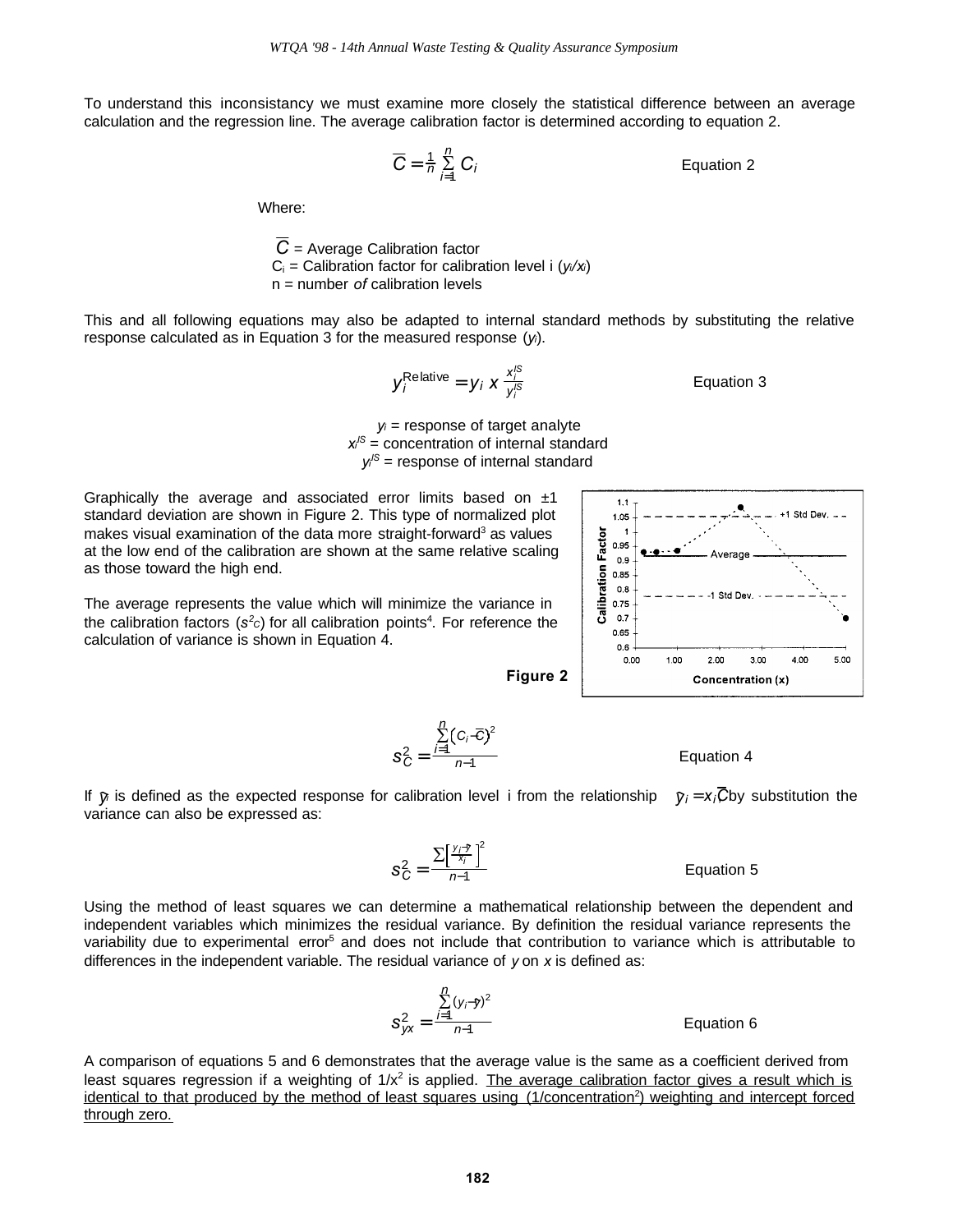Alternatively a generalized equation for calculating the coefficient which fits the simple relationship  $y = Ax$  and minimizes the residual variance without weighting is determined by substituting *Ax* for *y* in Equation 6 and setting the derivative with respect to A equal to zero. This gives for the calibration factor:

> $A = \frac{F}{n}$  Equation 7 S *i*=1 *n xiy<sup>i</sup>* S *i*=1 *n xi* 2

For the example data set, calibration coefficients and residual variances are compared in table 1. The coefficients determined from these two approaches are quite different and it is obvious that an average calibration coefficient does not minimize the residual variance of *y* on *x*.

|                  | Table 1 |  |       |
|------------------|---------|--|-------|
| Calculation type | CF      |  | $s^2$ |
| Average          | 0.916   |  | 1.335 |
| Linear fit       | 0.784   |  | 0.768 |

Transforming the vertical axis of Figure 2 to a non-normalized form gives the plot shown in Figure 3. A comparable plot for the unweighted regression line using the same set of example data is presented in Figure 4. Both figures represent graphically, with the dashed lines, effective error weighting based on ±1 standard deviation.



#### **Linear Fit**  $4.0$  $3.5$  $3.0$ Response (y)  $\frac{8}{2}$ <br> $\frac{2.5}{2.0}$ <br> $\frac{1}{2}$ <br>1.5  $= 0.784x$  $1.0$  $0.5$  $0.0$  $\overline{2}$  $\overline{3}$  $\overline{4}$ 5 Concentration (x)

**Figure 3** 

Figure 3 demonstrates that  $1/x^2$  weighting gives a relationship that emphasizes precision at the low end of the calibration range. In environmental analyses frequently the objective is to ensure that target analytes do not exceed defined regulatory or action limits, hence reducing quantitation error at low concentrations is especially important.



Deriving the best form for a calibration curve must include consideration of the weighting factors which are appropriate to the requirements of the analysis. As was shown empirically for the single factor calibrations and can be proven for the general case<sup>6</sup>, the value of the coefficients is sensitive to the weighting. Method 8000B requires that at least three replicates at a minimum of 5 concentration levels are used to derive weighting factors which are defined as the inverse of the standard deviation squared for each concentration. In practice this is an especially burdensome requirement, both in the amount of data required and the computational difficulty which results when using individually derived weighting values for each calibration level. Faced with the options in method 8000B, most laboratories will probably choose curve fitting without any consideration of weighting regardless of the potential negative impact on data quality.

For many methods in the environmental laboratory errors in measurement are proportional to the magnitude of the parameter measured. Likewise it is common to consider percentage errors relative to the concentration as we have demonstrated in the case of the average calibration calculations. Rather than perform multiple replicates each time a calibration is run, the laboratory should make an initial determination of the relationship between concentration and the standard deviation throughout the calibration range, Where a direct proportionality is found, all subsequent calibrations should be based on the 1/concentration<sup>2</sup> weighting which is consistent with average calibration curves. Conversely, if standard deviations are of equal absolute magnitude throughout the concentration range, calibrations should be unweighted and average calibration factors should not be used. When the weighting is expressed as a function of the concentration most data systems are capable of perforating the calculation.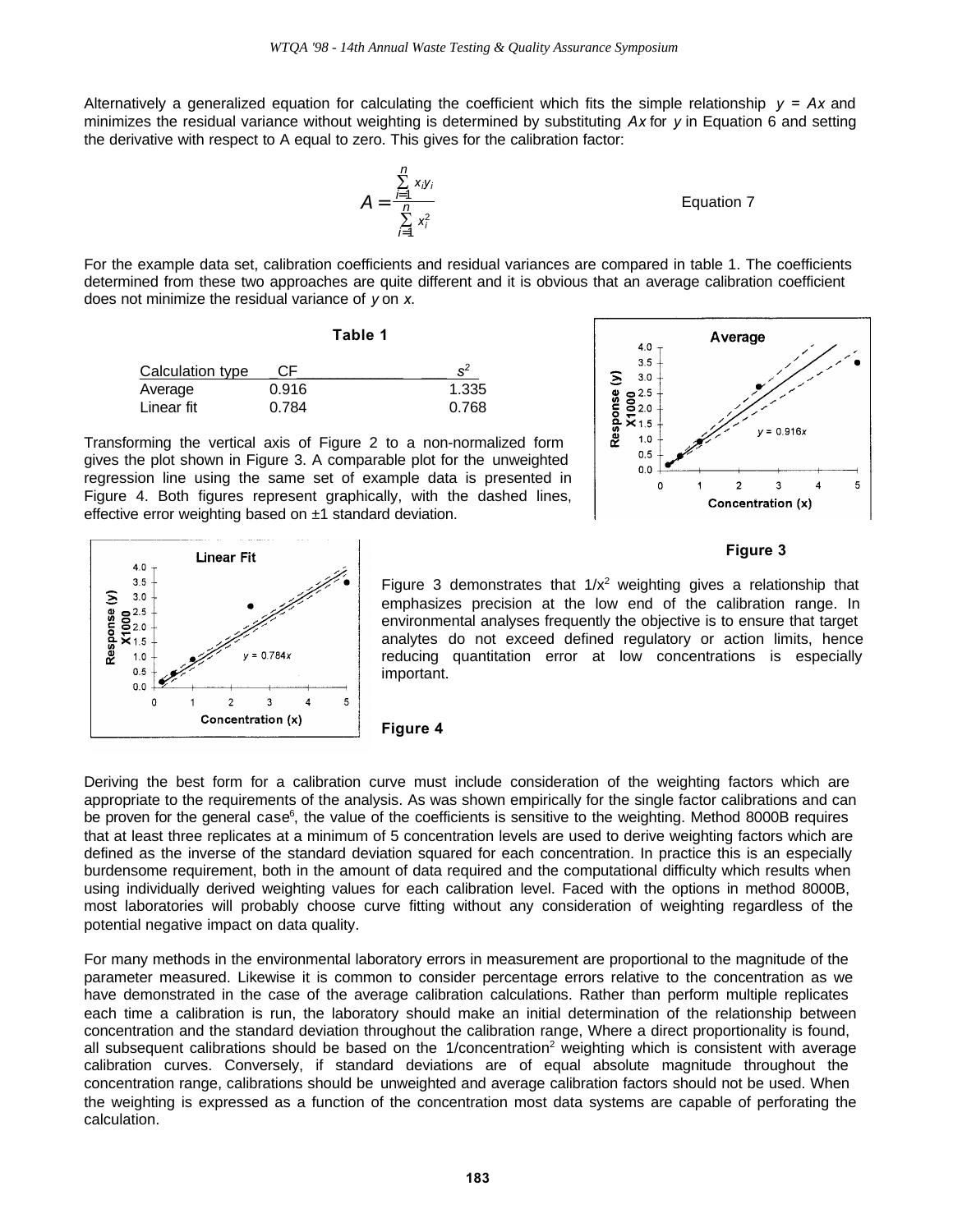#### **Percent Relative Standard Error**

The magnitude of the residual variance with error weighting applied will provide a measure of the experimental error for the derived curve. Figure 5 shows the relationship between variance and calibration coefficient for a fitting equation of the form: *y = Ax*.

The value of relative standard deviation defined according to Equation 8 has widespread acceptance as a measure of the error associated with an average calibration.

$$
\%RSD = 100x \frac{1}{C} x \sqrt{\frac{\sum_{i=1}^{D} (\overline{c} - c_i)^2}{n-1}}
$$
 Equation 8



Because standard deviation is equal to the square root of variance, it can be shown that %RSD is also equal to the square root of the weighted residual variance of *y* on *x*, calculated as a percentage, using a derivation similar to that for Equation 5.

Likewise the coefficient of determination *(r<sup>2</sup> )* is normally, recognized as an indication of error associated with regression curves.

**Figure 5**

$$
r^{2} = \frac{\sum(y-\bar{y})^{2} - \sum(y-\bar{y})^{2}}{\sum(y-\bar{y})^{2}}
$$
 Equation 9

Since for any set of data the  $\Sigma(v - \bar{v})^2$  term is not dependent on the form of the calibration curve function or the coefficients, the value of  $(1-r^2)$  will be directly proportional to the unweighted residual variance as defined in Equation 6.

It becomes apparent that for an average calibration, the coefficient of determination calculated will not provide an optimum measure of error as  $\hat{r}$  applies only to an unweighted least squares determination. The %RSD on the other hand is only meaningful as a measure of error when applied to an average calibration. A generalized indicator of error, *Percent Relative Standard Error (%RSE),* which can be applied to any form of weighted regression function is derived similarly to %RSD making adjustment for the degrees of freedom in the relationship by replacing the *n - 1* factor with *n - p* where *p* is an integer equal to the number of coefficients as defined in Equation 10.

%RSE is equivalent to %RSD when calculated for the average. In Figure 6 the least squares line derived using (1/concentration<sup>2</sup>) weighting is compared to the average line and the unweighted least squares line for the same data set used in the previous figures. In this example the elimination of the zero point is responsible for an increase in the %RSE for the weighted line  $(p = 2)$ .

$$
\%RSE = 100x \sqrt{\frac{\sum_{i=1}^{n} \left[\frac{\tilde{y}_{i} - y_{i}}{y_{i}}\right]^{2}}{n-p}}
$$

**Equation 10** 

Where:

 $y_i$  = Actual response of calibration level

 $\hat{y}_i$  = Calculated response from curve

 $p =$  number of terms in the fitting equation

(average  $= 1$ , linear  $= 2$ , quadratic 3)

 $n =$  number of calibration points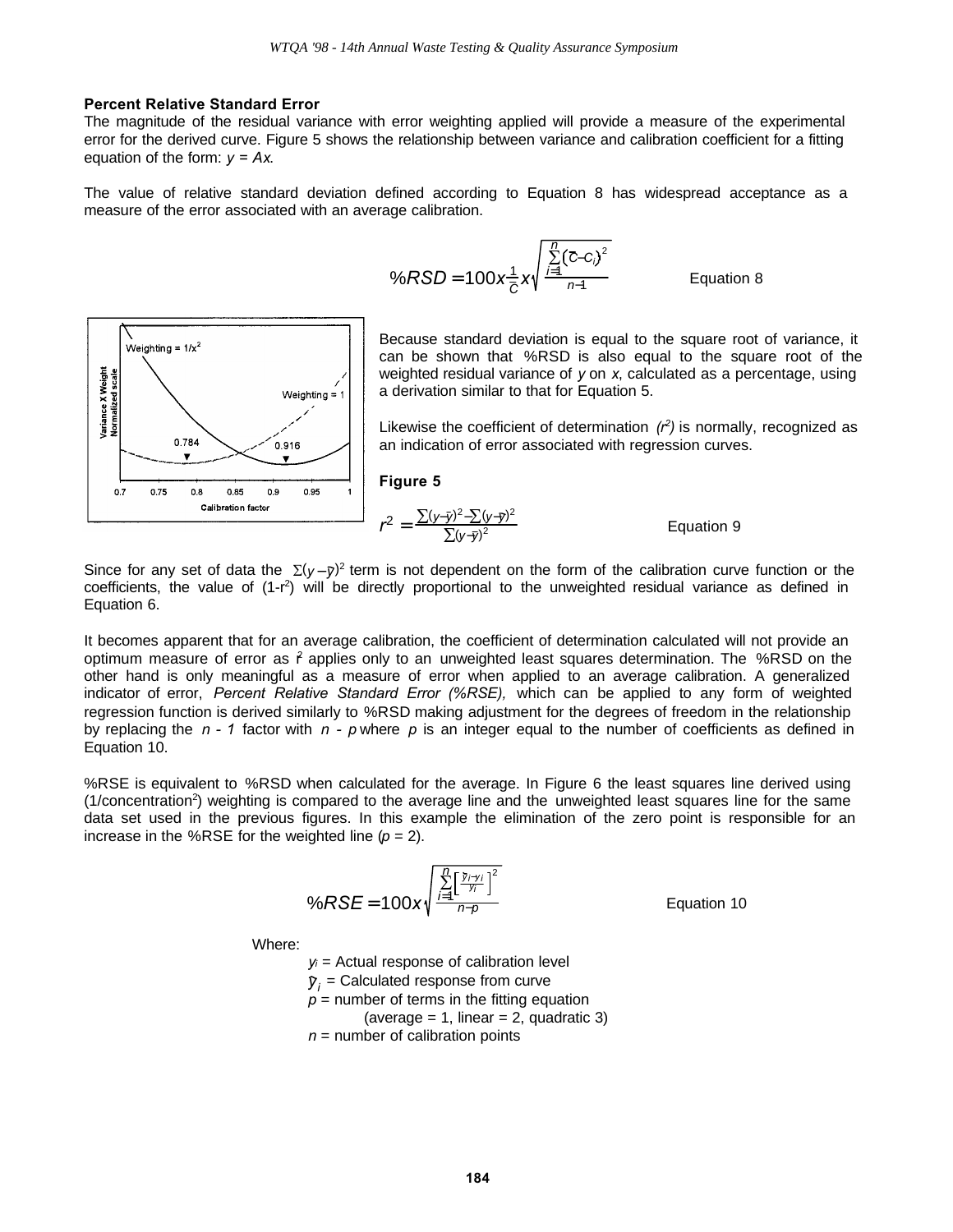

The improved low-end accuracy for this weighted line compared to the unweighted regression line is shown in Table 2. Concentrations measured close to the lowest calibration point would be reported with values approaching 100% lower by using an unweighted linear calibration as compared to the weighted curve.

#### **Table 2**

|               | % Error (calculated - True) |            |  |
|---------------|-----------------------------|------------|--|
| Concentration | Weighted                    | Unweighted |  |
| 0.2           | 17                          | 109        |  |
| 0.5           | 1.2                         | 29.9       |  |
| 1.0           | 2.7                         | 2.8        |  |
| 2.5           | 16.7                        | 25.1       |  |
| 5.0           | 28.7                        |            |  |

#### **Figure 6**

Only recently, in the update to SW-846 method 8000B and also in a draft of guidance for development or modification of water methods<sup>7</sup> has the EPA recognized the importance of considering weighting in calibration calculations. These documents do not, however provide options for evaluating weighted regression fits. The coefficient of determination (COD) used in method 8000B for evaluating polynomial curves is "weighted" only to adjust for the degrees of freedom in the fitting equation and does not provide a measure of error which is suitable for regression curves derived with error weighting.

#### **Non-Linear Calibration**

While it is reasonable to use the simplest mathematical relationship, which gives acceptable accuracy, it should not always be assumed that an average or linear curve is preferred. Some detector systems commonly used in

the environmental laboratory are inherently non-linear. As an example the electron capture detector (ECD) commonly utilized for its sensitivity to chlorinated pesticides and herbicides can for most analytes provide calibrations which are linear over a 20X concentration range. It is often difficult to optimize detector conditions for multiple analytes with widely varying electron affinities and even under ideal conditions many ECD detectors show linearity within 20% RSD only over a narrow concentration range. The calibration data plotted in Figure 7 was curved for enhanced accuracy over a 32X range by applying a quadratic fit. While the %RSD for the average was not acceptable at 44.9% the quadrati curve gives a %RSE of only 3.7%.

**Figure 7**



In lieu of higher order curve fitting the approach often defaults to reducing the calibration range, which normally requires re-analysis of some or all calibration points as well as increasing the number of sample dilutions, both of which will add to the cost of the analysis without necessarily providing significant improvement in quality. A simple recalculation of the curve parameters based on a quadratic fit allows the full concentration range of the calibration data to be utilized with improved accuracy. The use of second or higher order curves should not be applied simply to achieve minor improvements in the %RSE that will allow an otherwise unacceptable curve to be used. Justification for higher order calculations should be based primarily on an understanding of the performance characteristics of the detector or the method. The use of higher order curve fitting should also not be substituted for proper instrument maintenance, nor should an effort be made to extend calibrations beyond the detector saturation level.

# **Evaluation of Calibrations**

Whenever possible, data evaluation should be performed against rigid criteria that will prevent any tendency for analyst bias to affect reported results and allow automated data validation processes to be implemented. In a production-oriented laboratory setting, visual examination of every calibration curve is not routinely performed. Rather curves are evaluated against calculated criteria only. Modern data systems allow regression parameters to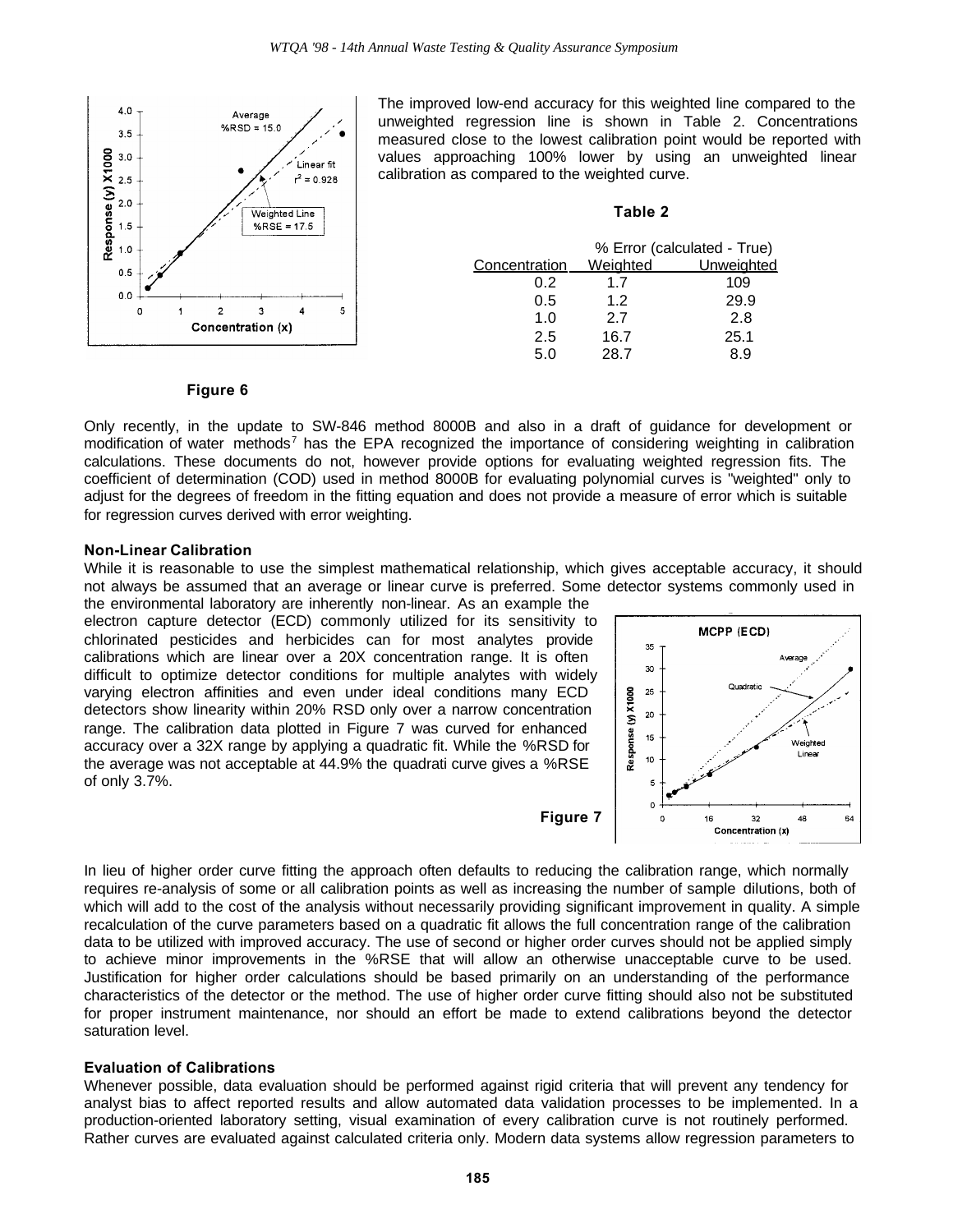be calculated with very little analyst effort. Although the %RSE calculation is not commonly provided it can usually be implemented either in a user function or by exporting the results to a spreadsheet.



The behavior of the calibration curve near the reporting limit should also be a primary consideration for environmental methods. According to the proposed update to SW-846 method 8000B, data should be considered unreliable for instrument response less than 3 times the y-intercept from the curve if the value is positive, or less than the concentration calculated from zero response if the y-intercept is negative. The use of weighted curve fitting will greatly reduce the possibility that the intercept exceeds these limits. The unweighted line in Figure 8a appears to provide a very good fit to the data with  $\hat{r}$  = 0.999. The expanded view near the low end of the calibration shown in Figure 8b clearly demonstrates the improved fit for the weighted line.

### **Figure 8a**



Recommendations for the minimum number of data points needed to prepare a calibration vary from one to fifteen depending on the method and the order of the fitting equation. Normally five points are considered adequate for linear curves. Some problems may be corrected by elimination of data points from the calibration calculation. This should only done if they are either the highest or lowest concentration and the number of points remaining meets the minimum requirements of the method. The analyst should also be aware that removing the low point might adversely affect the reporting limit, as quantitation must not be performed outside the concentration range of the calibration.

**Figure 8b**

When second order curves are evaluated, the acceptability should include an evaluation of the curve inflection points. In Figure 9, the quadratic curve (solid line) provides a significant improvement in %RSE over the weighted least squares line (dashed). However, the *y*-value of the curve inflection for this line is below the response of the highest data point, thus quantitation near the upper end of the calibration range could give erroneously high results.

**Figure 9**



As a rule, all points in the calibration curve should demonstrate a consistent relationship between concentration and response (response increases with increasing concentration). According to SW-846 method 8000B *"... the curve must be continuous, continuously differentiable and monotonic over the calibration range."*

# **Summary**

The correlation coefficient as a criterion for evaluating regression curves does not apply to weighted regressions that are necessary for accurate low concentration reporting of environmental data. The correlation coefficient is also not consistent with the %RSD criterion used to evaluate average curves, often leading to calibration data that is not acceptable for a linear regression based on the correlation coefficient but does meet %RSD criterion of an average calibration.

The Percent Relative Standard Error (%RSE) provides an improved criteria for evaluation of calibration curves in environmental laboratory methods. The advantages of this approach are as follows: